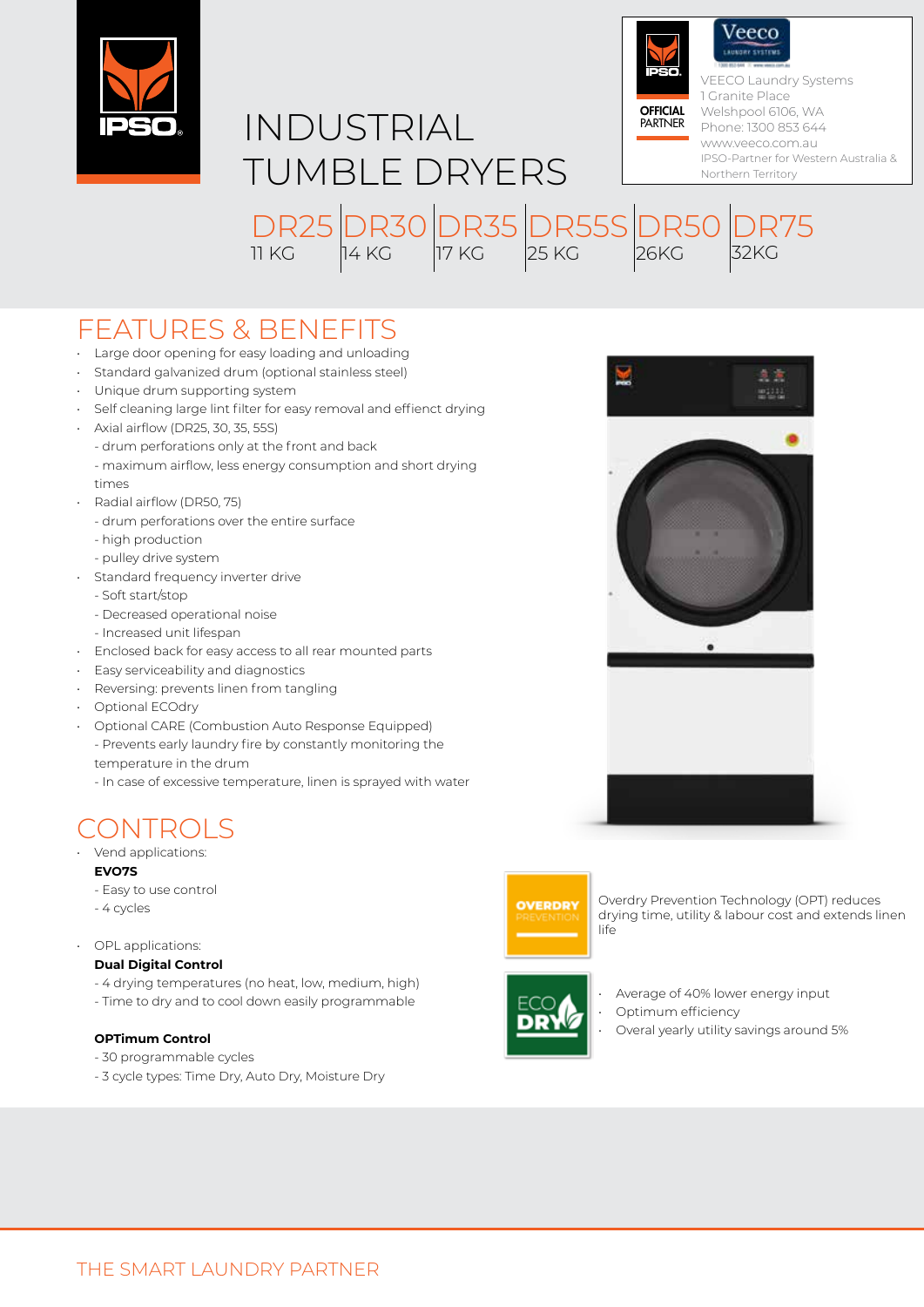|                                                          | <b>DR25</b>                             | <b>DR30</b>              | <b>DR35</b>               | DR55S              | <b>DR50</b>                    | <b>DR75</b>                      |
|----------------------------------------------------------|-----------------------------------------|--------------------------|---------------------------|--------------------|--------------------------------|----------------------------------|
| <b>CAPACITY</b>                                          |                                         |                          |                           |                    |                                |                                  |
| CAPACITY 25:1 (KG)                                       | 9                                       | $\overline{11}$          | 14                        | 20                 | 21                             | 25                               |
| CAPACITY 20:1 (KG)                                       | $\mathbb{I}$                            | 14                       | 17                        | 25                 | 26                             | 32                               |
| <b>DRUM</b>                                              |                                         |                          |                           |                    |                                |                                  |
| <b>VOLUME (L)</b>                                        | 220                                     | 270                      | 350                       | 490                | 530                            | 634                              |
| DIAMETER (MM)                                            | 673                                     | 673                      | 762                       | 838                | 940                            | 940                              |
| DEPTH (MM)                                               | 610                                     | 762                      | 762                       | 889                | 762                            | 914                              |
| REVERSIBLE DOOR                                          | <b>YES</b>                              | <b>YES</b>               | <b>YES</b>                | <b>YES</b>         | <b>YES</b>                     | <b>YES</b>                       |
| DOOR OPENING DIAMETER (MM)                               | 576                                     | 576                      | 576                       | 683                | 683                            | 683                              |
| TEMPERATURE MIN. (°C)                                    | 38                                      | 38                       | 38                        | 38                 | 38                             | 38                               |
| TEMPERATURE MAX (°C)                                     | 88                                      | 88                       | 88                        | 88                 | 88                             | 88                               |
| POWER MOTOR                                              |                                         |                          |                           |                    |                                |                                  |
| DRUM (KW)                                                | 0,20                                    | 0,20                     | 0,20                      | 0,40               | 0,40                           | 0,40                             |
| FAN (KW)                                                 | 0,40                                    | 0,40                     | 0,40                      | 0,40               | 0,40                           | 0,40                             |
| EXHAUST FLOW RATE (50 Hz) (L/S) std/Ecodry               | $240/3.5$ , 0.35                        | 240                      | 280/260                   | 330                | 330                            | 380/330(G)-<br>380 (E)           |
| DIAMETER (MM) Std/Ecodry                                 | 150/100                                 | 150                      | 200/150                   | 200                | 203                            | 203                              |
| <b>POWER</b>                                             |                                         |                          |                           |                    |                                |                                  |
| ELECTRIC HEATING (KW) Std/Ecodry                         | 12/9                                    | 21/12                    | 24 (option 18) / 12       | 27/18              | 30                             | 36/21                            |
| GAS HEATING (BTU/H) Std/Ecodry                           | 64 000 / 52 500                         | 73 000 / 55 000          | 90 000 / 64 000           | 112 000 / 105 000  | 130 000                        | 165 000 / 130 000                |
| GAS HEATING (KCAL) Std/Ecodry                            | 16 139 / 13 239                         | 18 408 / 13 869          | 22 695 / 16 139           | 28 242/26 477      | 32 781                         | 41 607 / 32 781                  |
| <b>ENERGY CONSUMPTION (KWH) - ELECTRIC</b><br>Std/Ecodry | 7,5/7,4                                 | 9,4/9.7                  | 9,8/9,7                   | 14,8/14,7          | 15,2                           | 20,5/20,5                        |
| <b>ENERGY CONSUMPTION (KWH) - GAS</b><br>Std/Ecodry      | 0,220/0,240                             | 0,220/0,300              |                           | 0,300/0,330        | 0,210                          | 0,310/0,370                      |
| <b>ENERGY CONSUMPTION (KWH) - STEAM</b><br>Std/Ecodry    | $\sim$                                  | $\sim$                   | 0,22                      | $\sim$             |                                | 0.45                             |
| <b>STEAM HEATING</b>                                     |                                         |                          |                           |                    |                                |                                  |
| @ 6,9 BAR                                                | 83 500 BTU/h<br>24,47 kW                | 83 500 BTU/h<br>24,47 kW | 103 400 BTU/h<br>30,30 kW |                    | 113 600 BTU/h<br>33,29 kW      | 133 900 BTU/h<br>39,24 kW        |
| STEAM CONNECTION INLET (INCH)                            | 3/4                                     | 3/4                      | 3/4                       |                    | 3/4                            | 3/4                              |
| STEAM CONNECTION OUTLET (INCH)                           | 3/4                                     | 3/4                      | 3/4                       | $\equiv$           | 3/4                            | 3/4                              |
| <b>GAS CONNECTION (INCH)</b>                             | 1/2                                     | 1/2                      | 1/2                       | 1/2                | 1/2                            | 1/2                              |
| <b>NOISE LEVEL (DBA)</b>                                 | 59                                      | 59                       | 61                        | 61                 | 60                             | 60                               |
| <b>TRANSPORT DATA</b>                                    |                                         |                          |                           |                    |                                |                                  |
| NET WEIGHT (KG)                                          | 135 (G/S) - 140 (E)                     | 145 (G/S) - 150 (E)      | 155 (G/S) - 160 (E)       | 195 (G) - 200 (E)  | 295 (G) - 315 (S) -<br>310 (E) | $310 (G) - 325 (S) -$<br>320 (E) |
| <b>GROSS WEIGHT (KG)</b>                                 | 205 (G/S) - 210 (E) 214 (G/S) - 220 (E) |                          | 220 (G/S) - 230 (E)       | 295 (G) - 300 (E)  | 380 (G) - 400 (S)<br>- 395 (E) | 395 (G) - 415 (S) -<br>410 $(E)$ |
| PACKING DIMENSIONS W x D x H (MM)                        | 880 x 1170 x 2210                       | 880 x 1320 x 2210        | 950 x 1320 x 2210         | 1020 x 1520 x 2210 | 1170 x 1350 x 2240             | 1170 x 1500 x 2240               |